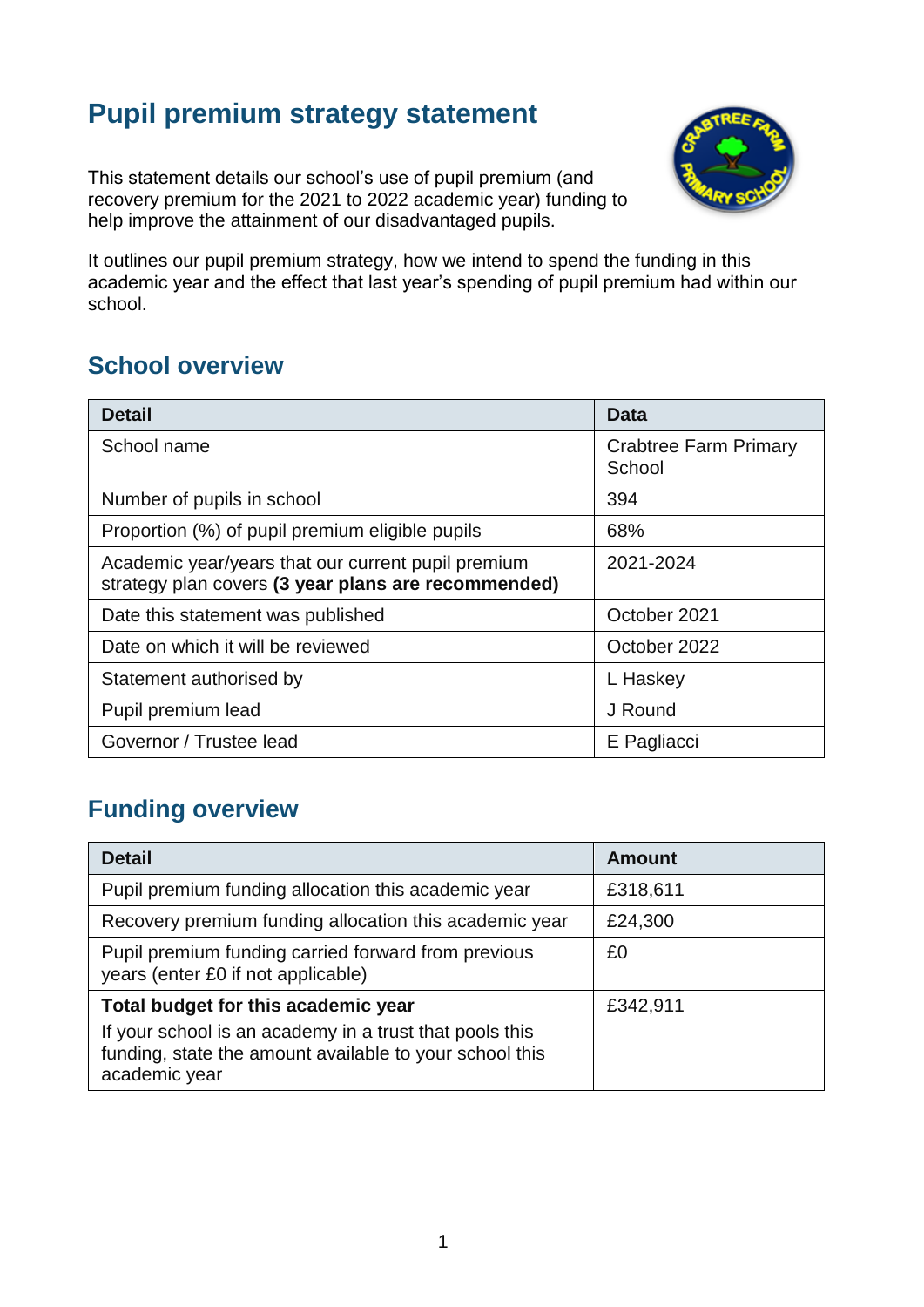# **Part A: Pupil premium strategy plan**

### **Statement of intent**

We are proud to serve the Crabtree Farm community. Our intention is that all pupils, irrespective of their background or the challenges they face, make good progress and achieve high attainment across all subject areas. The focus of our pupil premium strategy is to support disadvantaged pupils to achieve this. We also consider the challenges faced by other vulnerable pupils, such as those who have a social worker and young carers. The action we have outlined in this statement is also intended to support their needs, regardless of whether they are disadvantaged or not.

The Pupil Premium spending also focuses on whole school strategies that impact all pupils, strategies that target underperforming pupils, and specific strategies targeting pupil premium pupils. We have a clear, strategic approach to the use of Pupil Premium funding, and plans are integrated into wider school support and improvement systems. These are monitored and evaluated regularly and termly data analysis, alongside pupil progress meetings, ensures that the correct support and strategies are identified to maximize progress for all pupils and close the disadvantage gap in attainment.

This includes:

- high-quality, first class teaching
- quality support through use of additional adults
- specific group/individual interventions
- access to trips and residentials
- counselling and nurture provision
- breakfast club and after school clubs (including sports)
- music lessons and creative arts

The challenges our disadvantaged pupils face varies across the school and our role as practitioners is to become an expert in these children. Interventions are led by pupil need, rather than label and we ensure that all staff are involved in the analysis of data and identification of pupils, so that they are fully aware of strengths and weaknesses within their phase.

The Covid-19 outbreak has inevitably had an effect on all children's learning. We are aware that there may be detrimental effects on our Pupil Premium children's learning and wellbeing, so our key aim is to identify gaps and support pupils and parents, putting measures in place to match individual needs.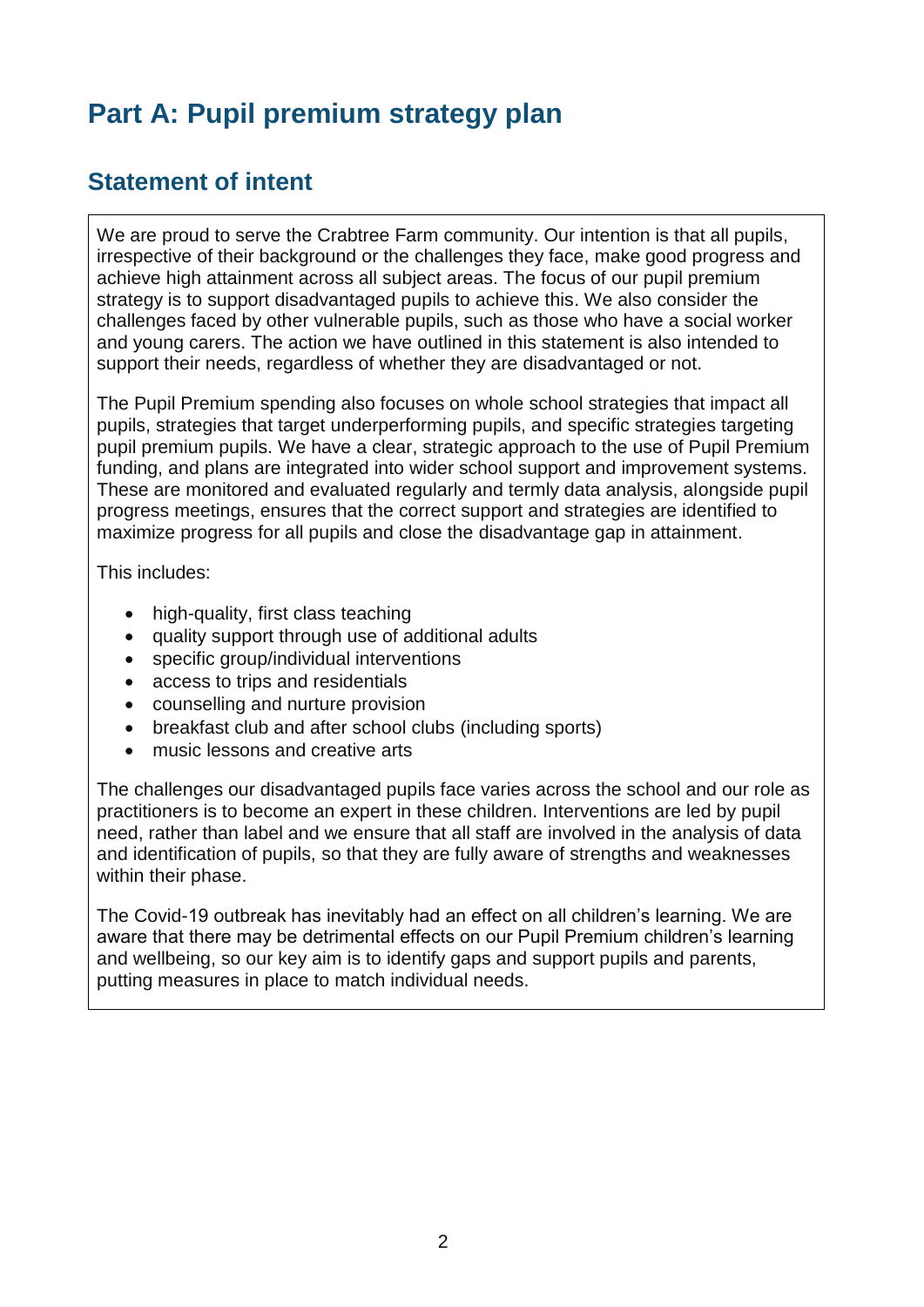# **Challenges**

This details the key challenges to achievement that we have identified among our disadvantaged pupils.

| <b>Challenge</b><br>number | <b>Detail of challenge</b>                                                                                                                                                                                                                                                                                                                                                                                                                          |
|----------------------------|-----------------------------------------------------------------------------------------------------------------------------------------------------------------------------------------------------------------------------------------------------------------------------------------------------------------------------------------------------------------------------------------------------------------------------------------------------|
|                            | Social, emotional and mental health issues for a group of pupils across the<br>school has hindered their access to the full curriculum, it impacts on their<br>progress and that of others.                                                                                                                                                                                                                                                         |
| $\overline{2}$             | Pastoral issues for a number of PP families, including behaviour of pupils,<br>financial and parental mental health issues are having detrimental effect on their<br>academic progress and that of their peers.                                                                                                                                                                                                                                     |
| 3                          | Attendance, including lateness, of some PP families is poor and requires<br>continuous support and challenge.                                                                                                                                                                                                                                                                                                                                       |
| $\overline{4}$             | Attainment of pupils eligible for PP is lower than that of their peers in some year<br>groups in reading, maths and writing, and progress rates are slower for this<br>group than for their non-disadvantaged peers (including lost learning due to<br>Covid-19). Lower attaining PP pupils require additional support to ensure that<br>they attain and retain as well as their peers and make expected progress, they<br>are vulnerable learners. |
| 5                          | Children have poor spoken language skills, this impacts on their ability to<br>communicate effectively, support their literacy skills and limits their ability to<br>articulate themselves effectively for the future.                                                                                                                                                                                                                              |
| 6                          | Children are not exposed to a wide variety of life experiences that allow them to<br>experience in context, the vocabulary required to access all aspects of the<br>curriculum.                                                                                                                                                                                                                                                                     |
| $\overline{7}$             | Multiple and profound challenges for some of our PP children including LAC,<br>SEND, term of birth, EAL / new to English.                                                                                                                                                                                                                                                                                                                           |

# **Intended outcomes**

This explains the outcomes we are aiming for **by the end of our current strategy plan**, and how we will measure whether they have been achieved.

| Intended outcome                                                                              | <b>Success criteria</b>                                                                        |
|-----------------------------------------------------------------------------------------------|------------------------------------------------------------------------------------------------|
| Improve the PP attainment in reading, writing<br>and maths (emphasis on reading) so that as a | An increased percentage of PP children are<br>attaining age related levels in reading, writing |
| group they are closer to the national figure. All                                             | and maths at end of Key Stage data points.                                                     |
| PP pupils in reading, writing and maths make<br>expected progress.                            | All PP children make at least expected<br>progress.                                            |
| Improved oracy skills lead to children's                                                      | A greater percentage of PP children attaining                                                  |
| increased ability to effectively communicate<br>verbally and in a range of written            | in line with national benchmarks.                                                              |
| representations.                                                                              |                                                                                                |
| Attendance 2020-2021 was 92.3%, to improve                                                    | Attendance is:<br>Punctuality is:                                                              |
| this year on year.                                                                            | 96.5% in 2022<br>96.5% in 2022<br>➤<br>➤                                                       |
| Punctuality 2020-21 was 97.9%, to improve                                                     | 97% in 2023<br>97% in 2023<br>⋗                                                                |
| this year on year.                                                                            | 97.5% in 2024<br>97.5% in 2024<br>➤<br>⋗                                                       |
| All pupils are given access to a full range of                                                | No pupils eligible for PP are disadvantaged in                                                 |
| enrichment and out of school activities and a                                                 | relation to out of school and enrichment                                                       |
| wider range of life experiences.                                                              | opportunities.                                                                                 |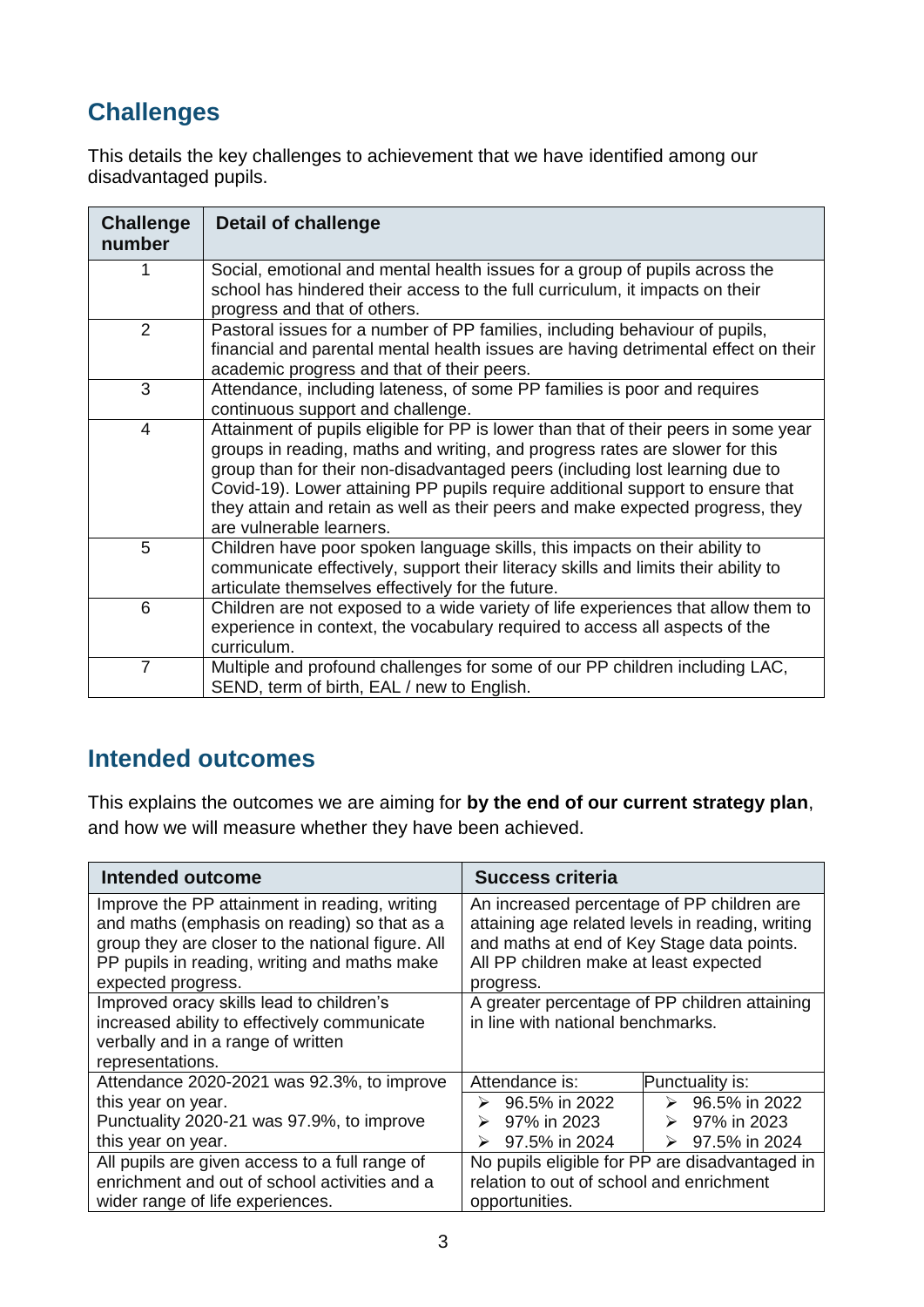| Social, emotional and mental health support is | All PP children have the opportunity to benefit |
|------------------------------------------------|-------------------------------------------------|
| available throughout the school week. This is  | from support for their social, emotional and    |
| both proactive and reactive to respond to the  | mental health issues, which hinder their        |
| individual needs of all children.              | access to the full curriculum.                  |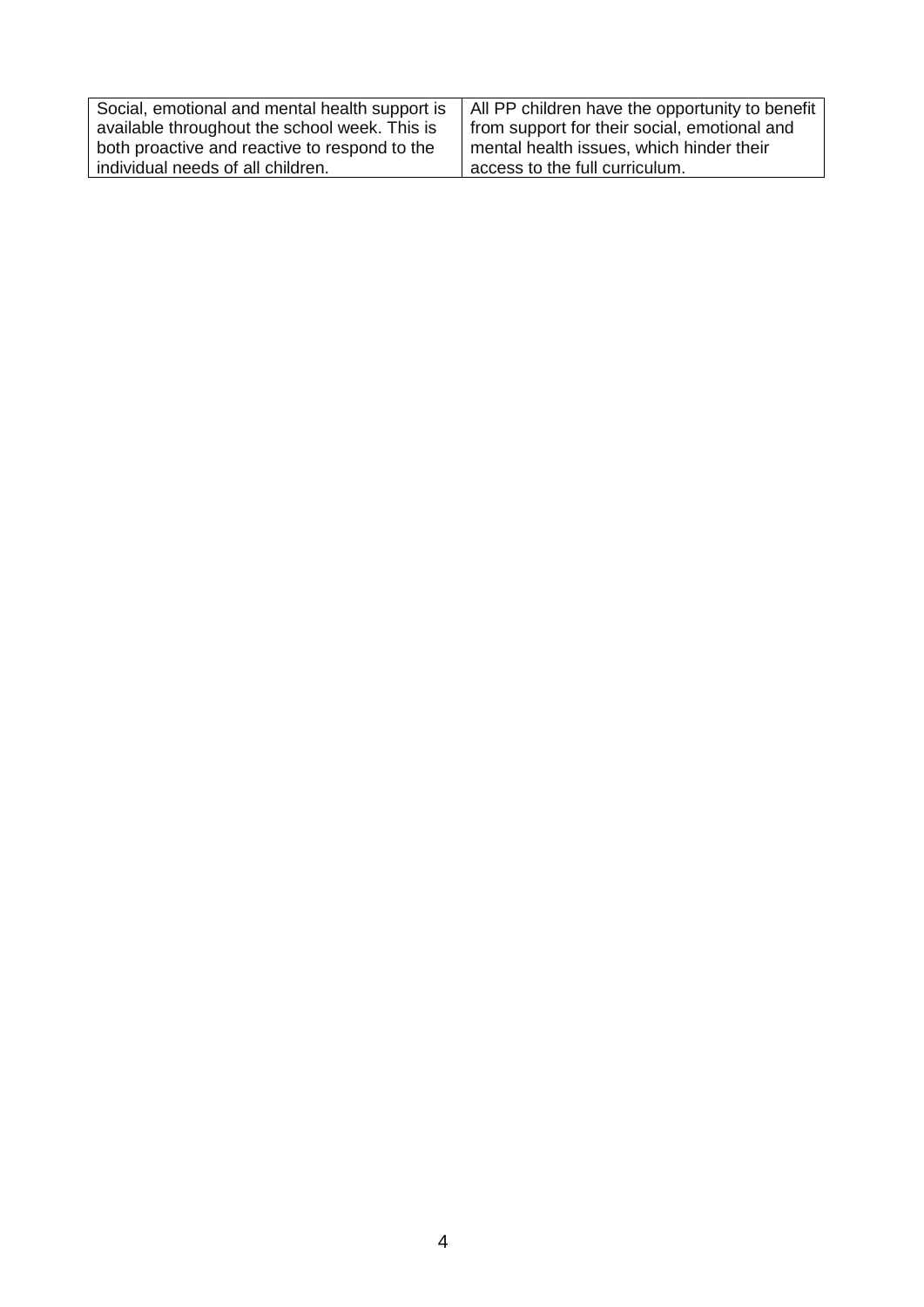# **Activity in this academic year**

This details how we intend to spend our pupil premium (and recovery premium funding) **this academic year** to address the challenges listed above.

#### **Teaching (for example, CPD, recruitment and retention)**

Budgeted cost: £54,520.66

| <b>Activity</b>                                                                                                                                                                                                                                                                                            | <b>Evidence that supports this</b><br>approach                                                                                                                                                                                                                                                                                                                                                                                  | <b>Challenge</b><br>number(s)<br>addressed |
|------------------------------------------------------------------------------------------------------------------------------------------------------------------------------------------------------------------------------------------------------------------------------------------------------------|---------------------------------------------------------------------------------------------------------------------------------------------------------------------------------------------------------------------------------------------------------------------------------------------------------------------------------------------------------------------------------------------------------------------------------|--------------------------------------------|
| <b>SLT</b> to raise awareness<br>of pupil premium<br>children across each<br>phase through pupil<br>progress meetings, data<br>analysis, non-contact<br>time to collate data and<br>information, non-contact<br>time to release staff to<br>fulfil their responsibilities<br>and deliver<br>interventions. | <b>EEF Guide to the Pupil Premium</b><br>Small groups (+4 months):<br><b>Small group tuition   Toolkit Strand  </b><br><b>Education Endowment Foundation   EEF</b><br>Standardised tests can provide reliable<br>insights into the specific strengths and<br>weaknesses of each pupil to help ensure<br>they receive the correct additional support<br>through interventions or teacher instruction.<br>School Development Plan | 2, 4, 7                                    |
| Pupil premium lead to<br>evaluate and monitor the<br>impact of PP provision<br>across school, liaising<br>with assessment lead.                                                                                                                                                                            | <b>EEF Guide to the Pupil Premium</b>                                                                                                                                                                                                                                                                                                                                                                                           | 1, 2, 3, 4, 5, 6, 7                        |
| <b>Teacher CPD</b><br>programme e.g. Little<br>Wandle, reading, subject<br>leader development,<br><b>SEND</b>                                                                                                                                                                                              | According the <b>EEF's Guide to The Pupil</b><br>Premium<br>'Good teaching is the most important lever<br>schools have to improve outcomes for<br>disadvantaged pupils. Using the Pupil<br>Premium to improve teaching quality<br>benefits all students and has a particularly<br>positive effect on children eligible for Pupil<br>Premium'                                                                                    | 1, 4, 5, 6, 7                              |
| Purchase of a DfE<br>validated systematic<br>synthetic phonics<br>programme (Little<br>Wandle Letters and<br>Sounds Revised) to<br>secure stronger phonics<br>teaching for all pupils.                                                                                                                     | Phonics (+5 months):<br><b>Phonics   Toolkit Strand   Education</b><br><b>Endowment Foundation   EEF</b><br>Small groups (+4 months):<br><b>Small group tuition   Toolkit Strand  </b><br><b>Education Endowment Foundation   EEF</b>                                                                                                                                                                                           | 4, 5, 7                                    |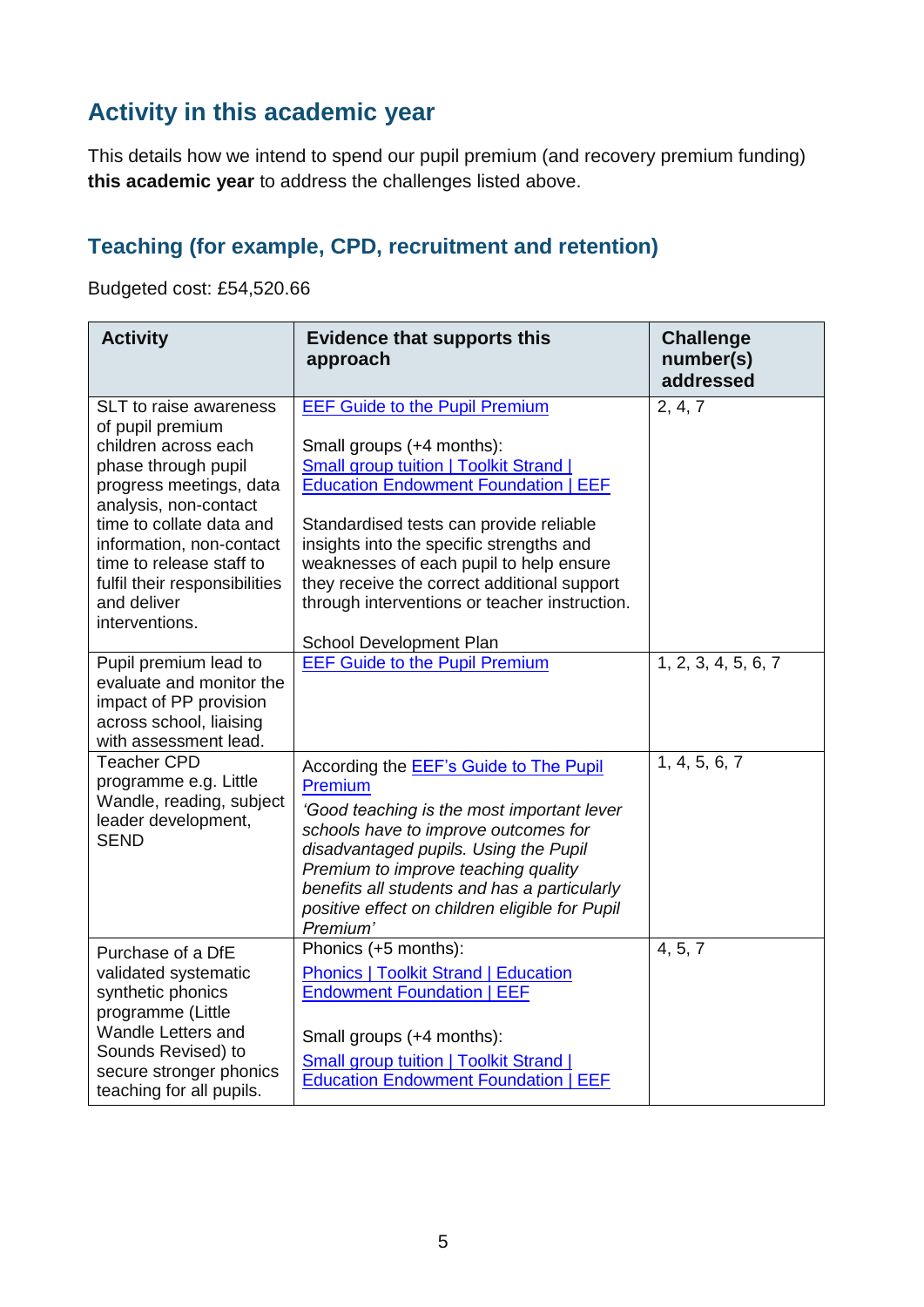### **Targeted academic support (for example, tutoring, one-to-one support structured interventions)**

Budgeted cost: £161,325.98

*Education support staff: £117,025.98 Recovery Pupil Premium: £24,300 Learning resources: £20,000*

| <b>Activity</b>                                                                                                                                                                                                                                                               | <b>Evidence that supports this</b><br>approach                                                                                                                                                                                                                                                                                                                                                                                                                      | <b>Challenge</b><br>number(s)<br>addressed |
|-------------------------------------------------------------------------------------------------------------------------------------------------------------------------------------------------------------------------------------------------------------------------------|---------------------------------------------------------------------------------------------------------------------------------------------------------------------------------------------------------------------------------------------------------------------------------------------------------------------------------------------------------------------------------------------------------------------------------------------------------------------|--------------------------------------------|
| Improve the PP<br>attainment in reading,<br>writing and maths<br>through use of individual<br>class TAs, so that as an<br>identified group of<br>vulnerable learners they<br>attain closer to the<br>national figure - see<br>individual targets.<br>Vulnerable children with | TA interventions (+4 months):<br><b>Teaching Assistant Interventions   EEF</b><br>(educationendowmentfounda-tion.org.uk)<br>Grouping within the class and using TA (+2)<br>months):<br>Within class attainment grouping  <br><b>EEF</b> (educationendowmentfounda-<br>tion.org.uk)<br>Differentiation/individualised instruction<br>within the class and using TA (+4 months):<br><b>Individualised Instruction   EEF</b><br>(educationendowmentfounda-tion.org.uk) | 4, 7                                       |
| speech, language and<br>communication<br>difficulties, supported<br>through speech and<br>language therapy and<br>communication<br>interventions.                                                                                                                             | Oral language interventions (+6 months):<br>Oral language interventions   EEF<br>(educationendowmentfounda-tion.org.uk)                                                                                                                                                                                                                                                                                                                                             | 2, 4, 5, 7                                 |
| Catch-up interventions in<br>EYFS support pupils to<br>close the attainment gap<br>in communication and<br>language.                                                                                                                                                          | Oral language interventions (+6 months):<br>Oral language interventions   EEF<br>(educationendowmentfounda-tion.org.uk)                                                                                                                                                                                                                                                                                                                                             | 2, 4, 5, 6                                 |
| NTP tutors to provide<br>mathematical calculation<br>interventions in years<br>1,2,5 and 6. 1:3 ratio.                                                                                                                                                                        | Small groups (+4 months):<br><b>Small group tuition   Toolkit Strand  </b><br><b>Education Endowment Foundation   EEF</b>                                                                                                                                                                                                                                                                                                                                           | 1, 2, 4                                    |
| In class support for<br>catch-up provision for<br>Year 1-6 PP in maths<br>and English                                                                                                                                                                                         | One to one tuition (+5 months):<br>One to one tuition   EEF<br>(educationendowmentfounda-tion.org.uk)<br>Small groups (+4 months):<br><b>Small group tuition   Toolkit Strand  </b><br><b>Education Endowment Foundation   EEF</b>                                                                                                                                                                                                                                  | 1, 2, 4                                    |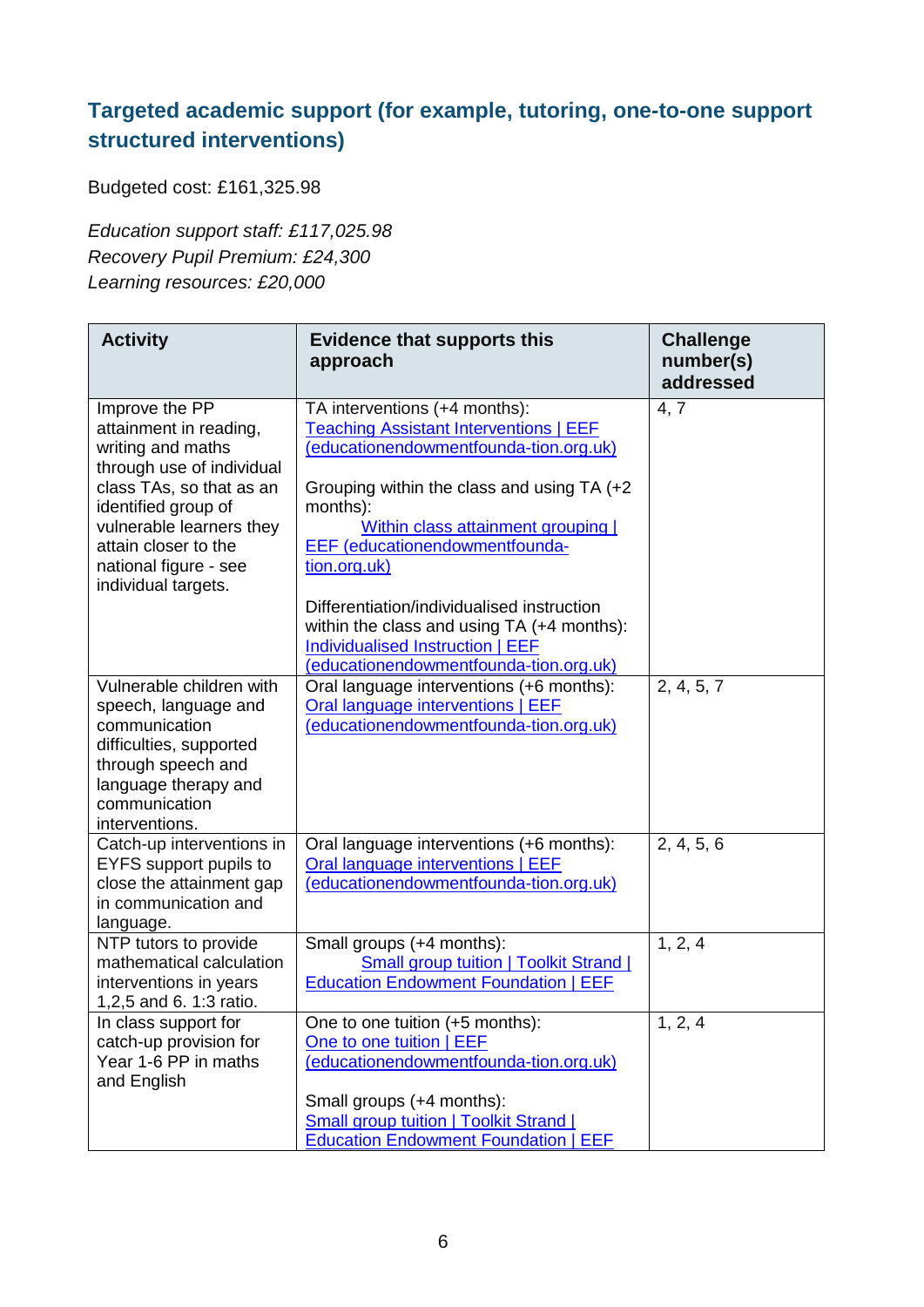| Catch-up provision for<br>Year 6 PP in maths and<br>English including after<br>school boosters.                                                                                         | Small groups (+4 months):<br><b>Small group tuition   Toolkit Strand  </b><br><b>Education Endowment Foundation   EEF</b><br>Extending school time (+3 months):<br><b>Extending school time   Toolkit Strand  </b><br><b>Education Endowment Foundation   EEF</b>      | 1, 2, 4 |
|-----------------------------------------------------------------------------------------------------------------------------------------------------------------------------------------|------------------------------------------------------------------------------------------------------------------------------------------------------------------------------------------------------------------------------------------------------------------------|---------|
| Learning resources<br>materials to support in<br>class learning,<br>interventions and<br>homework e.g. TT Rock<br>Stars, Reading Eggs,<br>ipads, Little Wandle fully<br>decodable books | Resources used to support in class and in<br>various interventions.<br>Homework (+5 months):<br>Homework   Toolkit Strand   Education<br><b>Endowment Foundation   EEF</b><br><b>Reading Eggs scientific research base</b><br><b>Study into Times Tables Rockstars</b> | 2, 4, 7 |

### **Wider strategies (for example, related to attendance, behaviour, wellbeing)**

Budgeted cost: £83,765.03

*Counselling: £29,400 Wider curriculum: £9,600 Catering services: £15,070 Attendance: £29,695.03*

| <b>Activity</b>                                                                                                                  | <b>Evidence that supports this</b><br>approach                                                                                                                                                                                                                                                                                                                                                                                                                                                                                 | <b>Challenge</b><br>number(s)<br>addressed |
|----------------------------------------------------------------------------------------------------------------------------------|--------------------------------------------------------------------------------------------------------------------------------------------------------------------------------------------------------------------------------------------------------------------------------------------------------------------------------------------------------------------------------------------------------------------------------------------------------------------------------------------------------------------------------|--------------------------------------------|
| To provide counselling<br>sessions weekly for<br>vulnerable children to<br>help them overcome<br>unique barriers to<br>learning. | Social and emotional learning (+4 months):<br><b>Social and emotional learning   Toolkit</b><br><b>Strand   Education Endowment Foundation  </b><br><b>EEF</b><br>Behaviour interventions (+4 months):<br>Behaviour interventions   Toolkit Strand  <br><b>Education Endowment Foundation   EEF</b><br>Annual counselling service report<br>NHS survey: Mental Health of Children and<br>Young People in England 2021<br>DfE publication: <b>The Relationship between</b><br><b>Children's Wellbeing and their Educational</b> | 1                                          |
|                                                                                                                                  | <b>Outcomes</b>                                                                                                                                                                                                                                                                                                                                                                                                                                                                                                                |                                            |
| To fund music tuition -<br>all PP children to have<br>the opportunity to be                                                      | Arts participation (+3 months):<br>Arts participation   Toolkit Strand   Education<br><b>Endowment Foundation   EEF</b>                                                                                                                                                                                                                                                                                                                                                                                                        | 6                                          |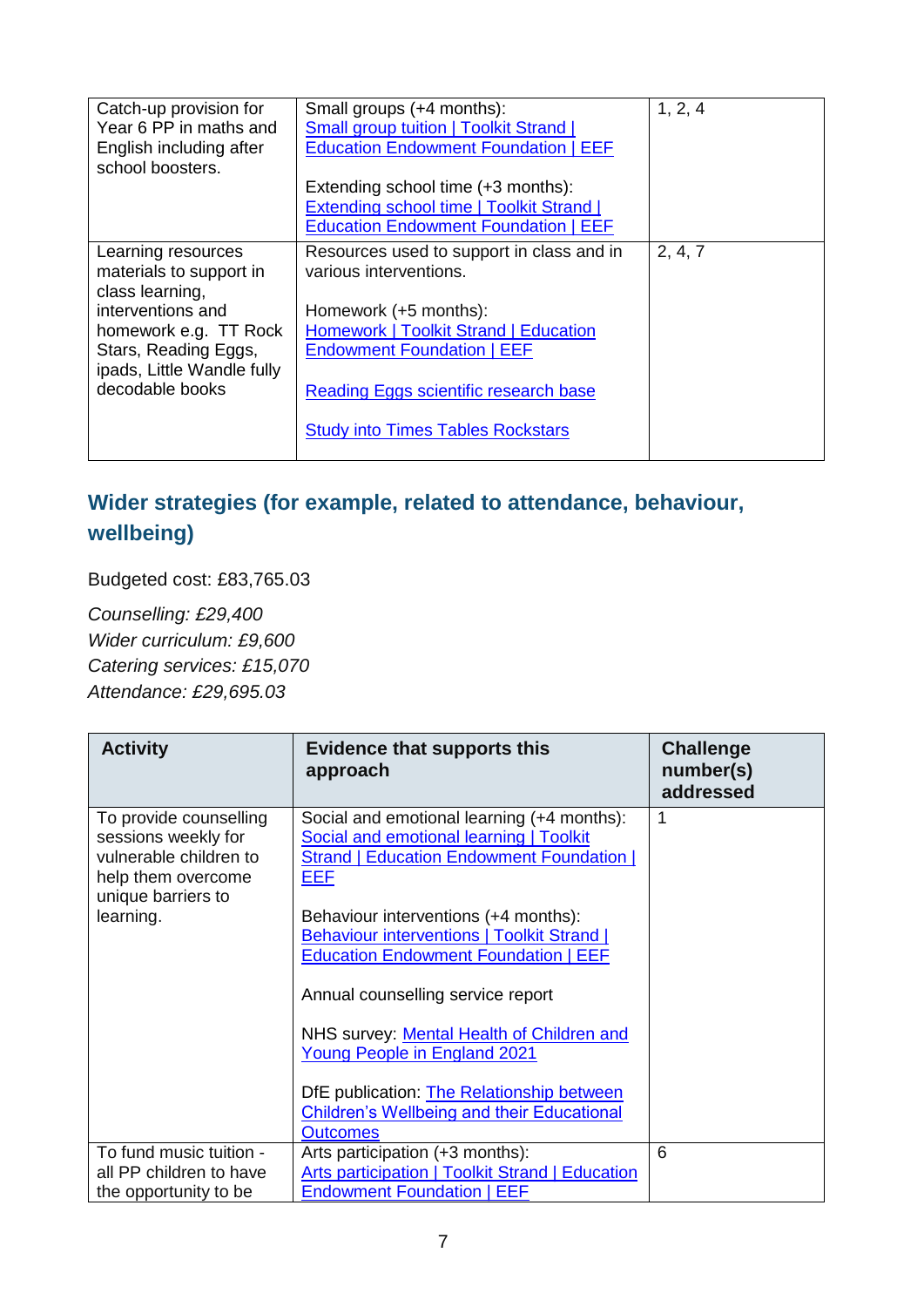| taught music by a music<br>specialist and in key<br>stage 2 have the<br>opportunity to learn a<br>musical instrument.<br>Access to attend Area<br>Band after school and<br>additional tutoring/music<br>qualifications. | The British Journal of Music Education<br>(BJME) research article on the impact that<br>learning a musical instrument has on core<br>academic progress and attainment:<br>https://www.musicmark.org.uk/resources/the<br>-impact-of-instrumental-learning-on-<br>attainment/                                                                                                                                                          |                |
|-------------------------------------------------------------------------------------------------------------------------------------------------------------------------------------------------------------------------|--------------------------------------------------------------------------------------------------------------------------------------------------------------------------------------------------------------------------------------------------------------------------------------------------------------------------------------------------------------------------------------------------------------------------------------|----------------|
| To offer children with<br><b>SEMH</b> issues a<br>opportunity to develop<br>learning skills in an<br>outdoor environment (in<br>conjunction with<br>Nottingham University).                                             | Social and emotional learning (+4 months):<br><b>Social and emotional learning   Toolkit</b><br><b>Strand   Education Endowment Foundation  </b><br><b>EEF</b><br><b>Forest Schools: impact on young children</b>                                                                                                                                                                                                                    | 1, 6, 7        |
| Specialist gardening<br>facilitator to work with all<br>children across school,<br>planting, upkeep,<br>harvesting and eating<br>healthy produce as part<br>of the Food for Life<br>curriculum.                         | <b>Evaluation of the Food for Life Programme</b>                                                                                                                                                                                                                                                                                                                                                                                     | 2, 6           |
| To offer all PP children a<br>variety of experiences,<br>visits, visitors, speakers,<br>residentials to inspire<br>them.                                                                                                | Arts participation (+3 months):<br>Arts participation   Toolkit Strand   Education<br><b>Endowment Foundation   EEF</b><br>Collaborative learning approaches (+5<br>months):<br><b>Collaborative learning approaches   Toolkit</b><br><b>Strand   Education Endowment Foundation  </b><br><b>EEF</b><br>Physical activity (+1 months):<br><b>Physical activity   Toolkit Strand   Education</b><br><b>Endowment Foundation   EEF</b> | 6              |
| To provide 70 free<br>places at Breakfast Club<br>for the year to support<br>PP pupils with<br>attendance/safeguarding<br>needs.                                                                                        | Extending school time (+3 months):<br><b>Extending school time   Toolkit Strand  </b><br><b>Education Endowment Foundation   EEF</b><br>Family Action article: The impact of<br>breakfast on learning in children                                                                                                                                                                                                                    | 2, 3, 7        |
| To offer milk and fruit to<br>key stage 2 PP children.                                                                                                                                                                  | Article on a balanced diet                                                                                                                                                                                                                                                                                                                                                                                                           | $\overline{2}$ |
| To improve PP<br>attendance overall and<br>in regard to specific<br>families.                                                                                                                                           | The DfE guidance has been informed by<br>engagement with schools that have<br>significantly reduced levels of absence and<br>persistent absence.<br>Attendance impacts on attainment.<br>https://educationendowmentfoundation.org.u<br>k/ education-evidence/evidence-<br>reviews/attendance-interventions-rapid-<br>evidence-assessment                                                                                             | 3              |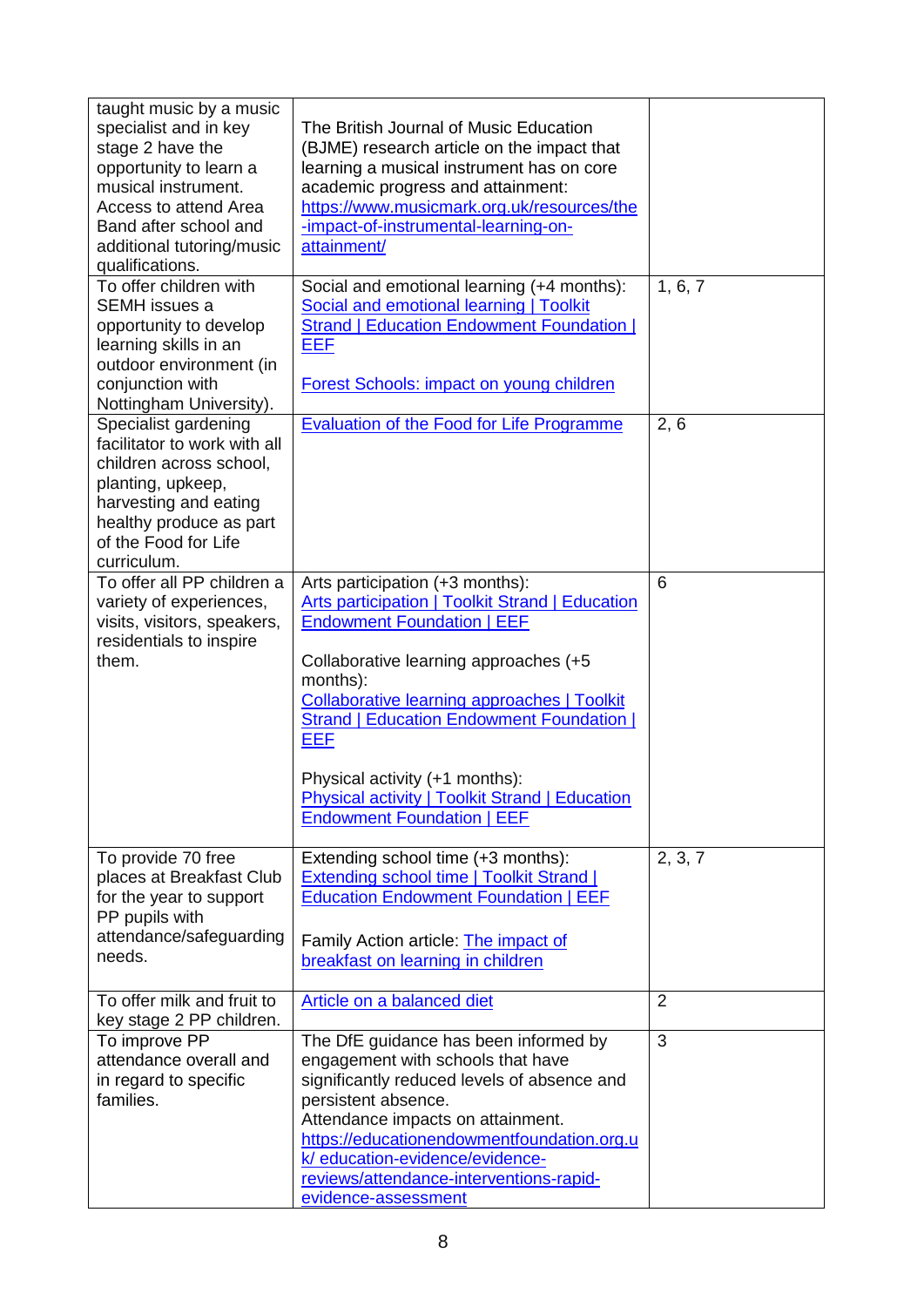| Using the Pupil Premium to boost<br>attendance - Attendance Matters Magazine,<br>online                                   |  |
|---------------------------------------------------------------------------------------------------------------------------|--|
| Parental engagement (+4 months):<br>Parental engagement   Toolkit Strand  <br><b>Education Endowment Foundation   EEF</b> |  |

# **Total budgeted cost: £299,611.66**

**(£43,299.34 to allocate with response to SDP and allowance for EYPP adjustments)**